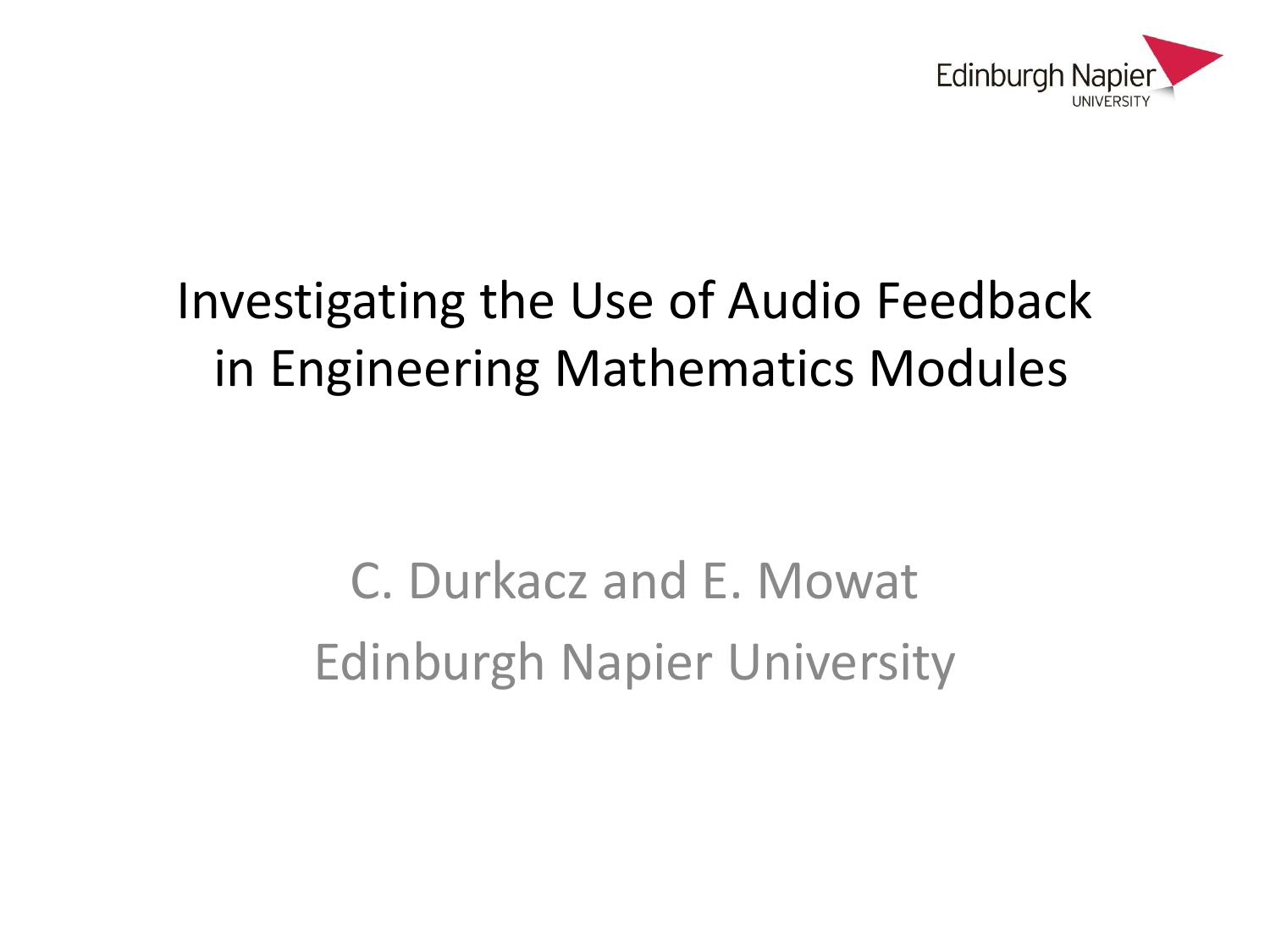

## **OVERVIEW**

- Method
- Attempt 1
- Feedback
- Attempt 2
- Feedback
- Conclusions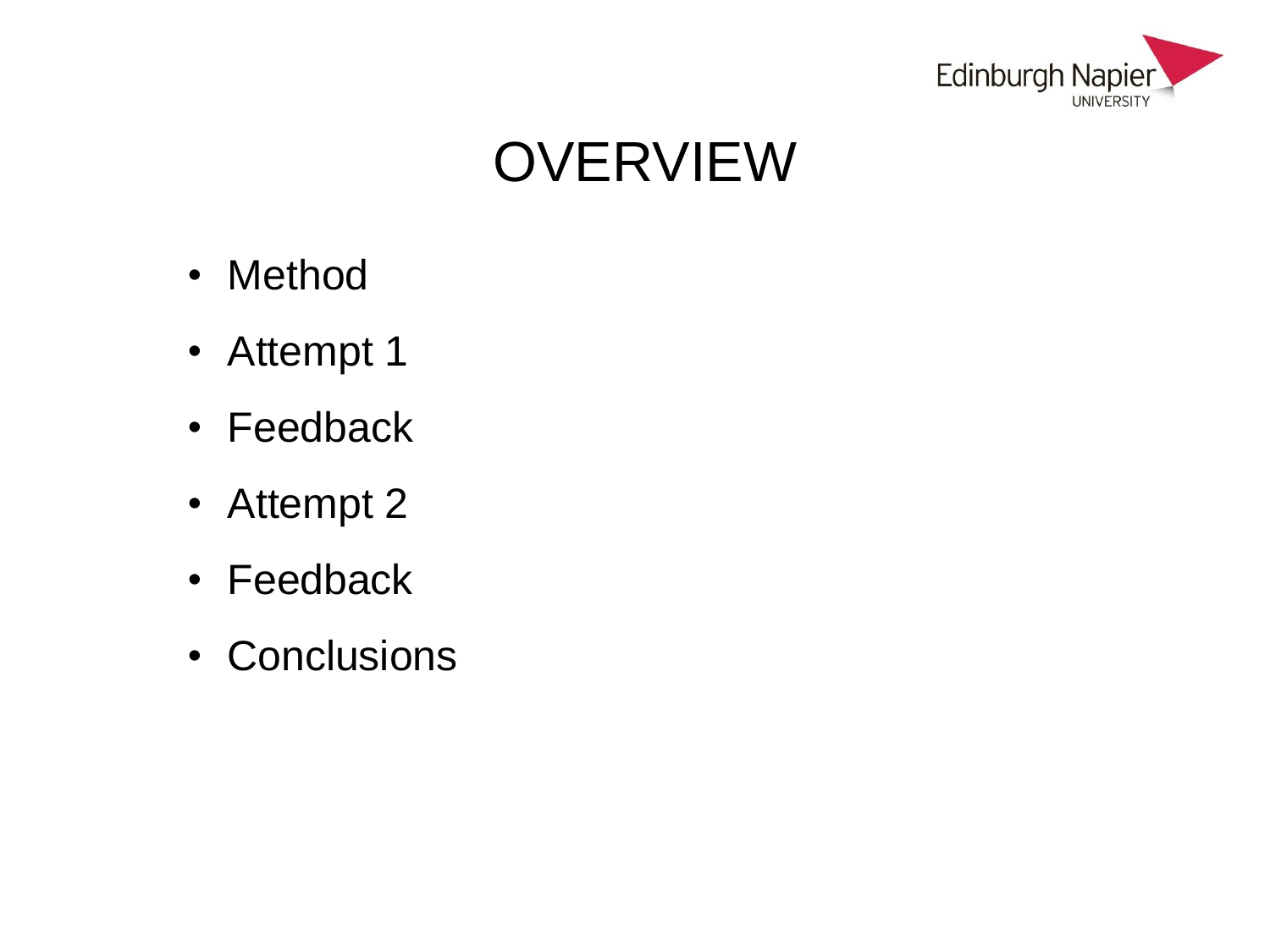

## **METHOD**

Write text summarising each student's performance

| Percentage<br>Range | Opening sentence<br>An extremely poor piece of work |  |
|---------------------|-----------------------------------------------------|--|
| $0 - 14$            |                                                     |  |
| $15 - 29$           | A very poor piece of work                           |  |
| $30 - 39$           | A poor piece of work                                |  |
| $40 - 49$           | A fair piece of work                                |  |
| $50 - 57$           | A reasonable piece of work                          |  |
| $58 - 64$           | A good piece of work - well done                    |  |
| $65 - 79$           | A very good piece of work - well done               |  |
| $80 - 99$           | An excellent piece of work - well done              |  |
| 100                 | A perfect piece of work - well done                 |  |

Record using Sony<sup>R</sup> MP3 IC recorder (ICD-UX200)



(Picture courtesy of e-bay)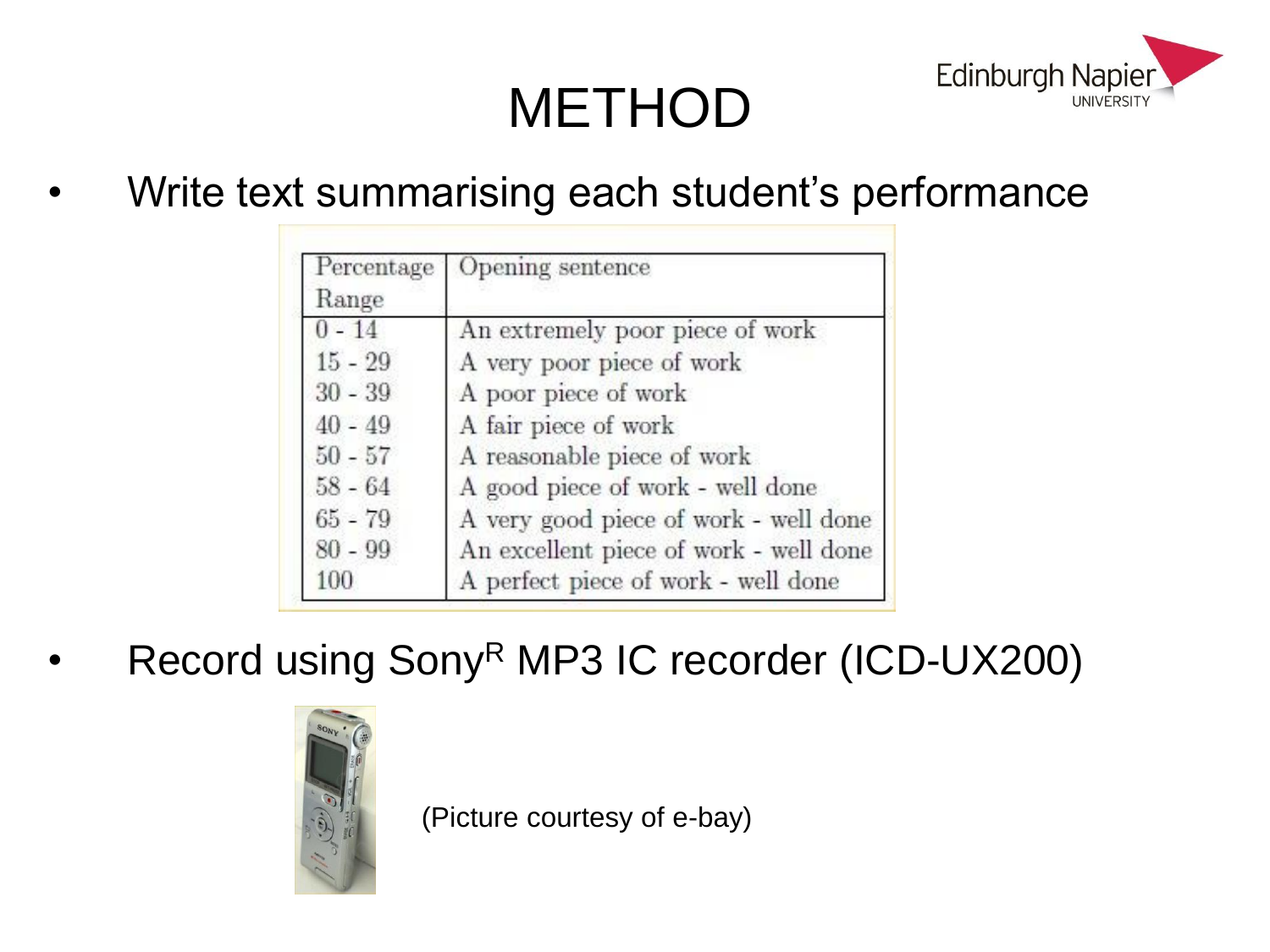

#### **METHOD**

- Upload files to PC via USB connection
- Check and re-label
- Upload to VLE
- Selectively release each file
- 

| Timings:<br>$\bullet$ |                                     |                      |  |
|-----------------------|-------------------------------------|----------------------|--|
|                       | <b>ACTIVITY</b>                     | <b>TIME REQUIRED</b> |  |
|                       | Writing time per student            | 3 mins               |  |
|                       | Recording time per student          | 3 mins               |  |
|                       | Uploading to PC per file            | 2 mins               |  |
|                       | Uploading to VLE per 10 files       | 5 mins               |  |
|                       | Setting viewing privileges per file | 2 mins               |  |
|                       | Total Time for 30 students          | 315 mins             |  |
|                       | Total Time for 22 students          | 235 mins             |  |
|                       |                                     |                      |  |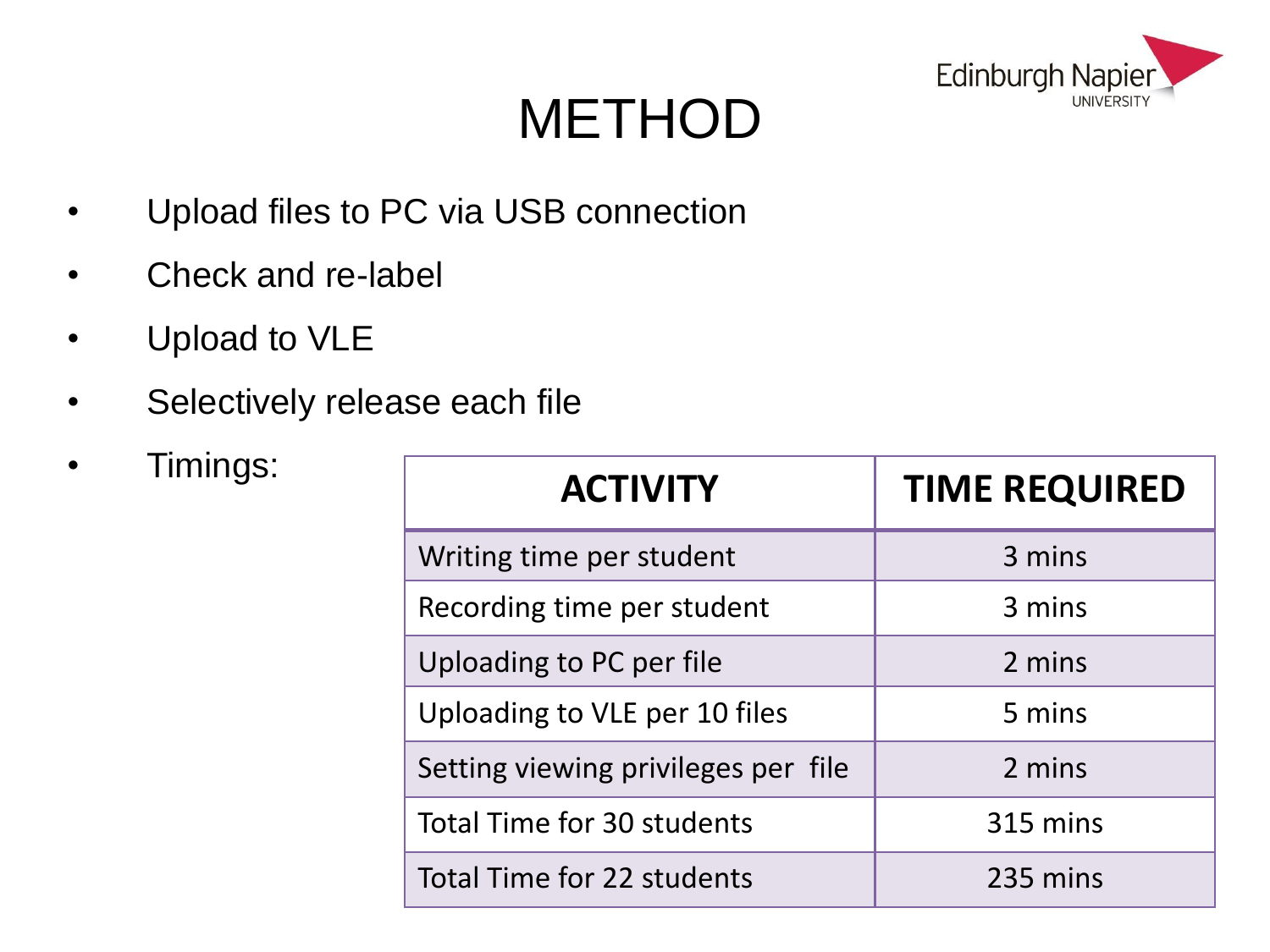## ATTEMPT 1:Test 1



- 30 first year students studying Foundation Mathematics
- About 20 words per file
- Audio files available before tests returned

A very good piece of work. Make sure that you have your calculator in the same units as the question.

A reasonable attempt. You made lots of silly mistakes and you must always sketch the Cartesian complex number before converting it to polar form.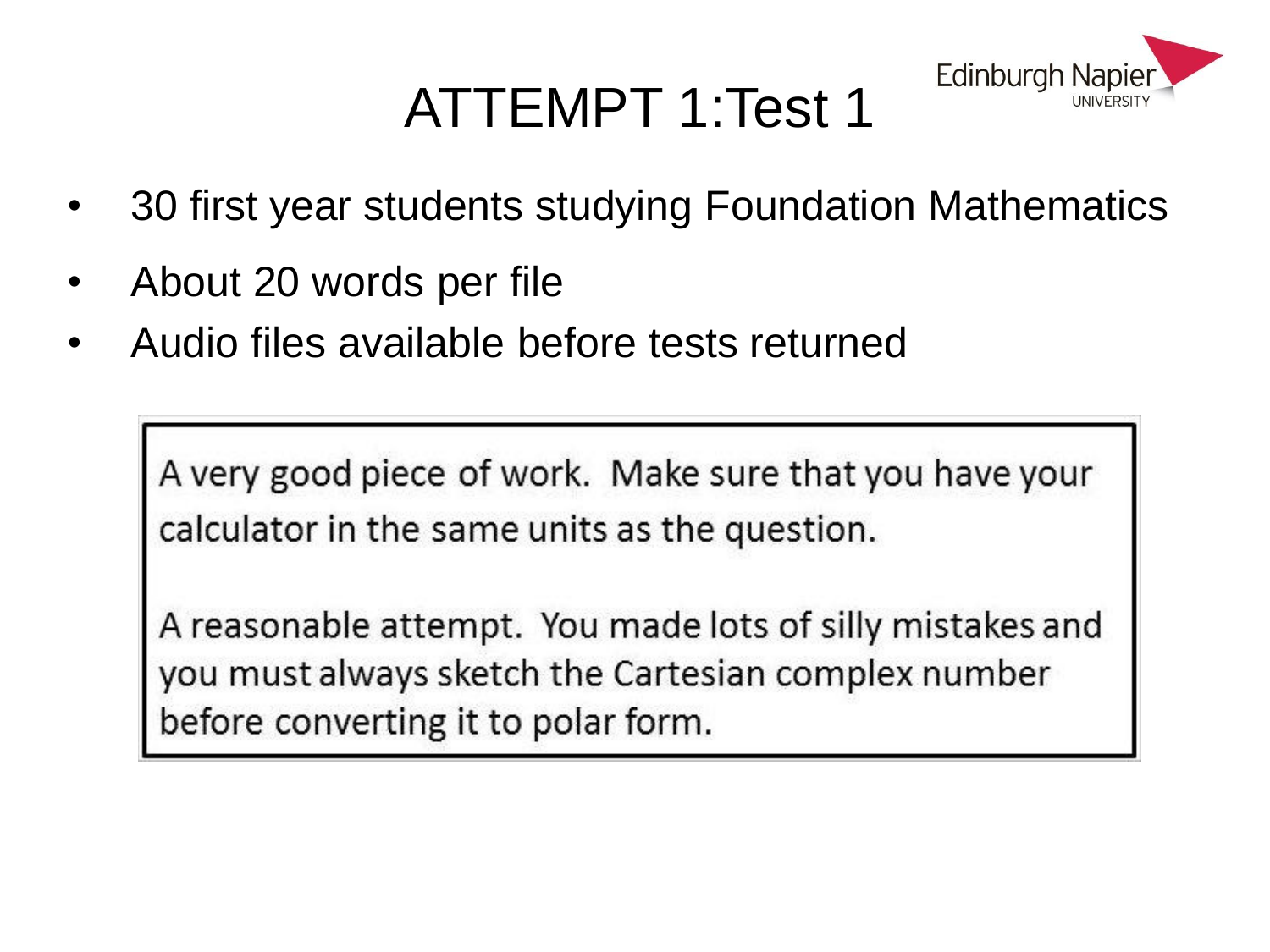

## ATTEMPT 1:Test 3

- About 20 words per file
- Graduated sentences used
- Audio files available before tests returned

A reasonable piece of work. Quite a lot of silly mistakes. Integration rules and applications need some practise.

An excellent piece of work - well done! There were some silly mistakes but you did very well with the applications questions.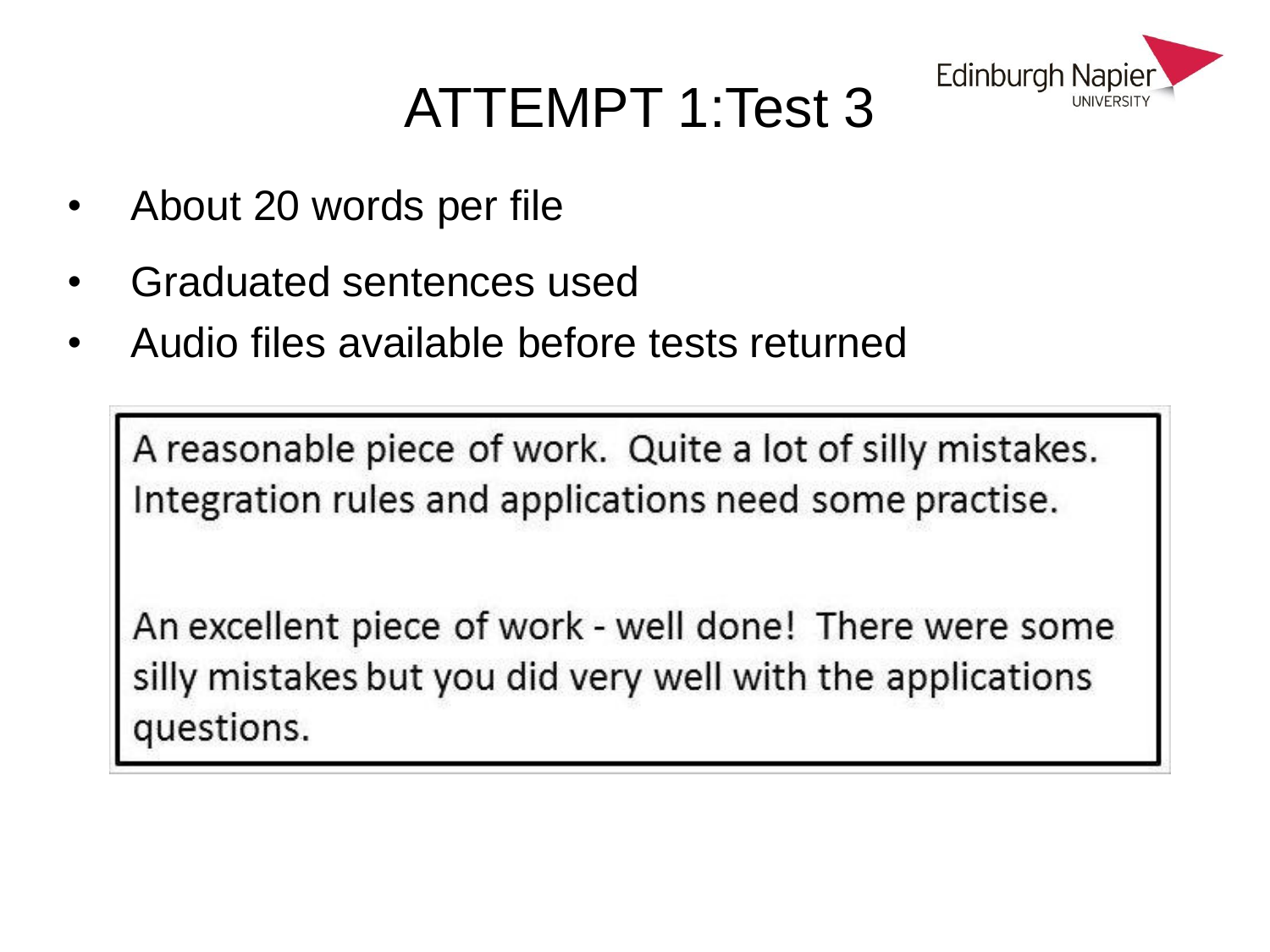

### ATTEMPT 1: Student feedback

- Focus group run February 2011
- Liked lecturer's voice summarising performance
- Audio feedback helpful and good
- Audio feedback was something different
- Files could have been a little longer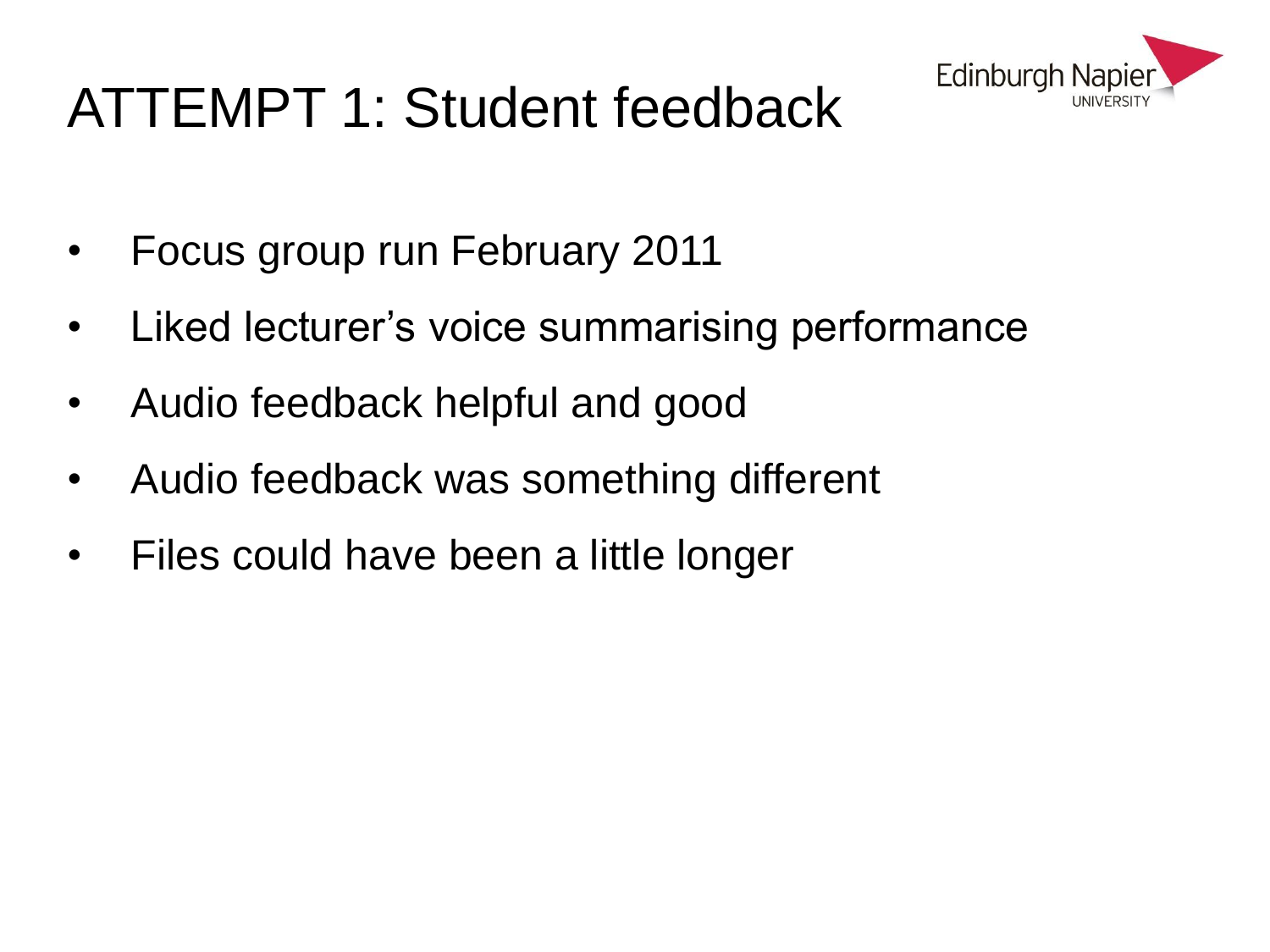## ATTEMPT 2:Test 1



- 22 second year students studying Intermediate Mathematics
- About 20 words per file
- Audio files available before tests returned

A fair attempt. When calculating the determinant it is the leading diagonal elements multiplied together minus the off diagonal elements.

A perfect piece of work nicely presented and with thorough workings - well done!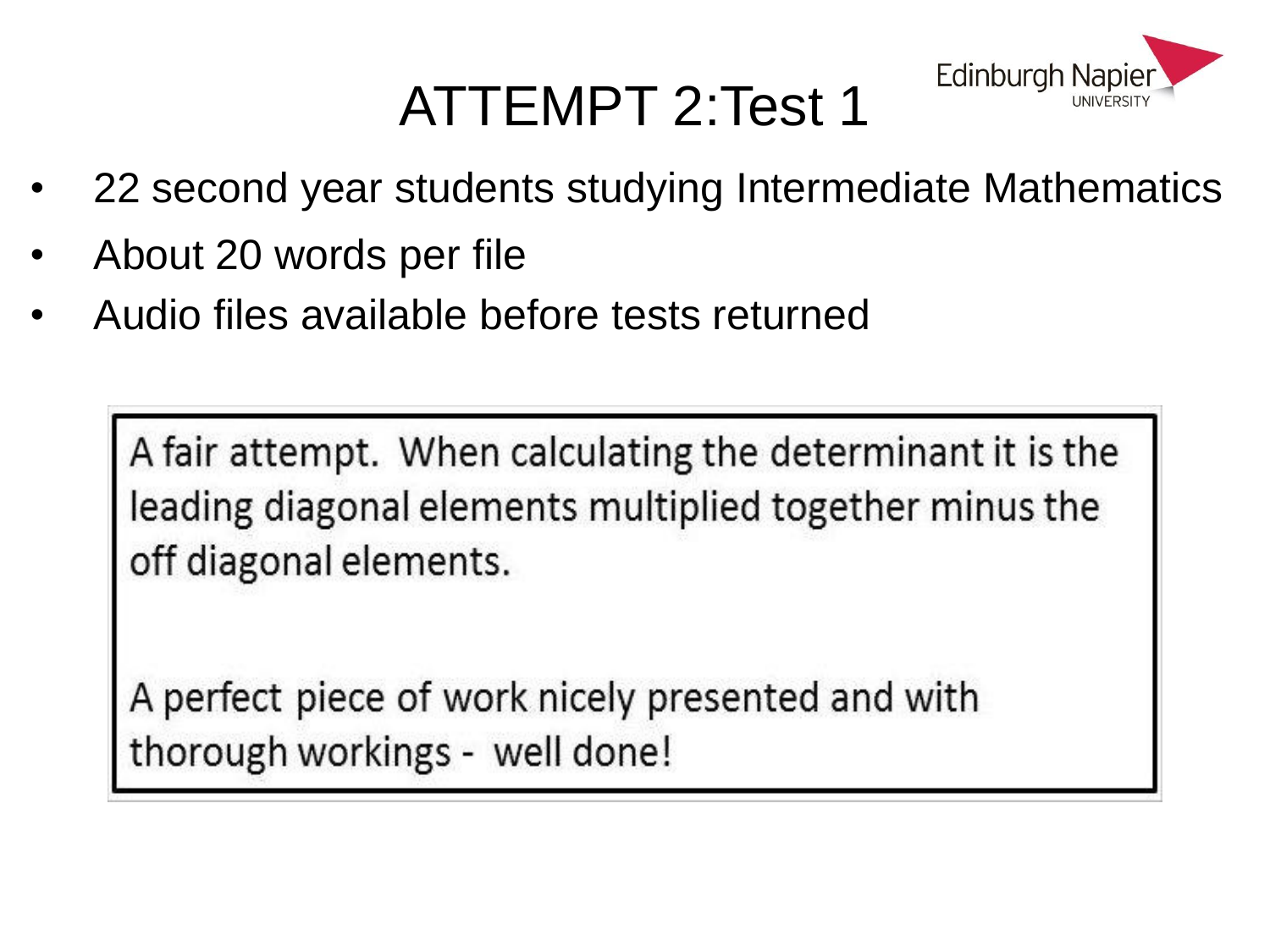#### • Test 2: About 30 words per file



An excellent piece of work – well done! Question 5b was asking you to evaluate the partial derivative of z with respect to  $x - y$  ou didn't need to find the second derivative. You made some errors in the second derivatives in question 8 and hence incorrectly classified the stationary points.

A reasonable piece of work overall. You need to revise the chain rule and try not to make silly mistakes. Proving hyperbolic identities requires using exponential form and multiplying out brackets.

#### • Test 3: Between 20 and 30 words per file

An excellent piece of work – well done! Your only errors were in the maximum and minimum question  $-$  you didn't use the range of t values given in the question.

A very good piece of work – well done! Your graph needed axis labels and a scale and the final question you crossed out the right answer and replaced it with a wrong answer.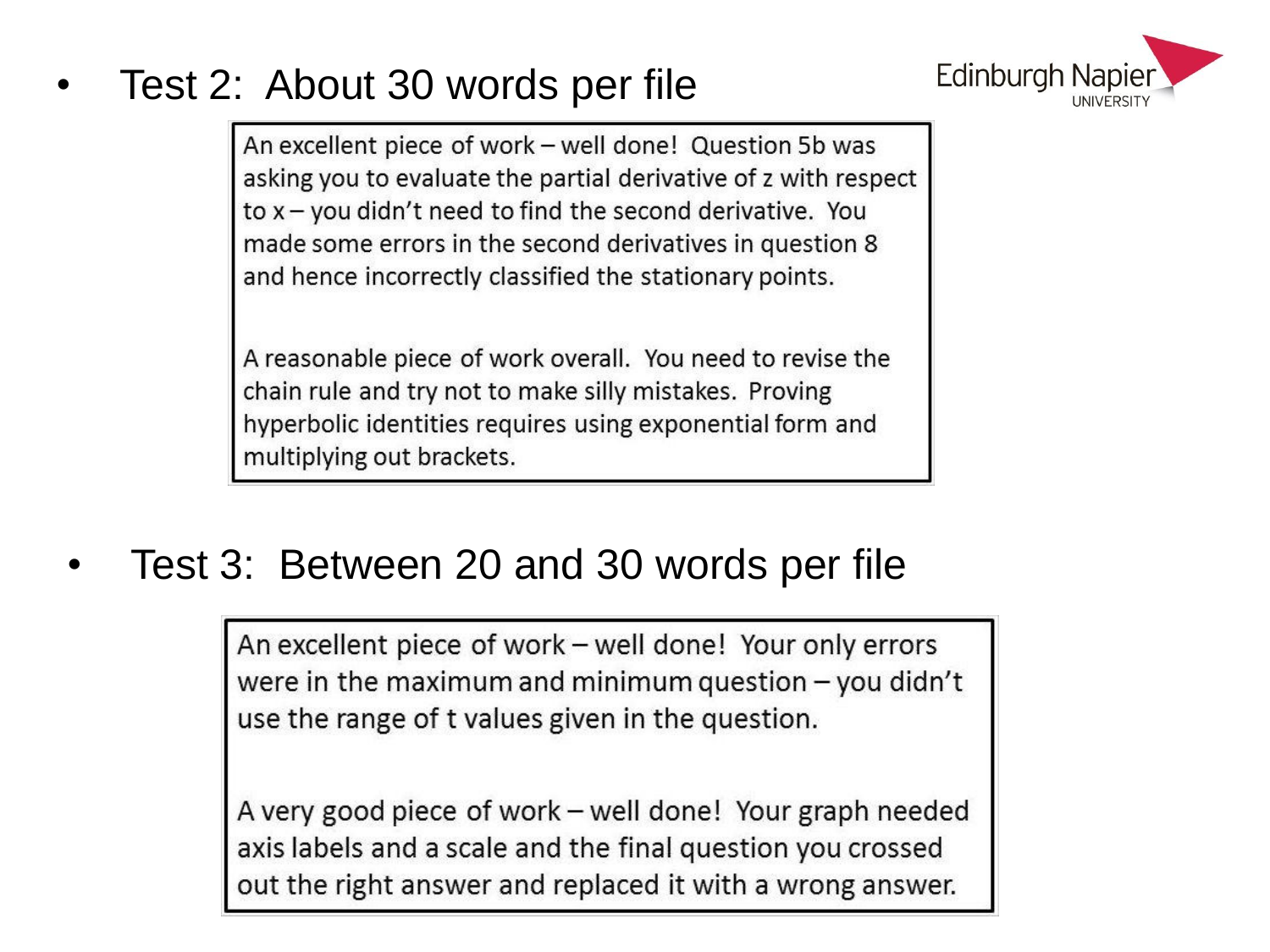

## ATTEMPT 2: Student feedback

- Focus group March 2011
- Audio feedback personal and private
- Audio was more memorable
- Giving audio feedback before returning the test gave time to come to terms with mark.
- Found having common mistakes pointed out useful